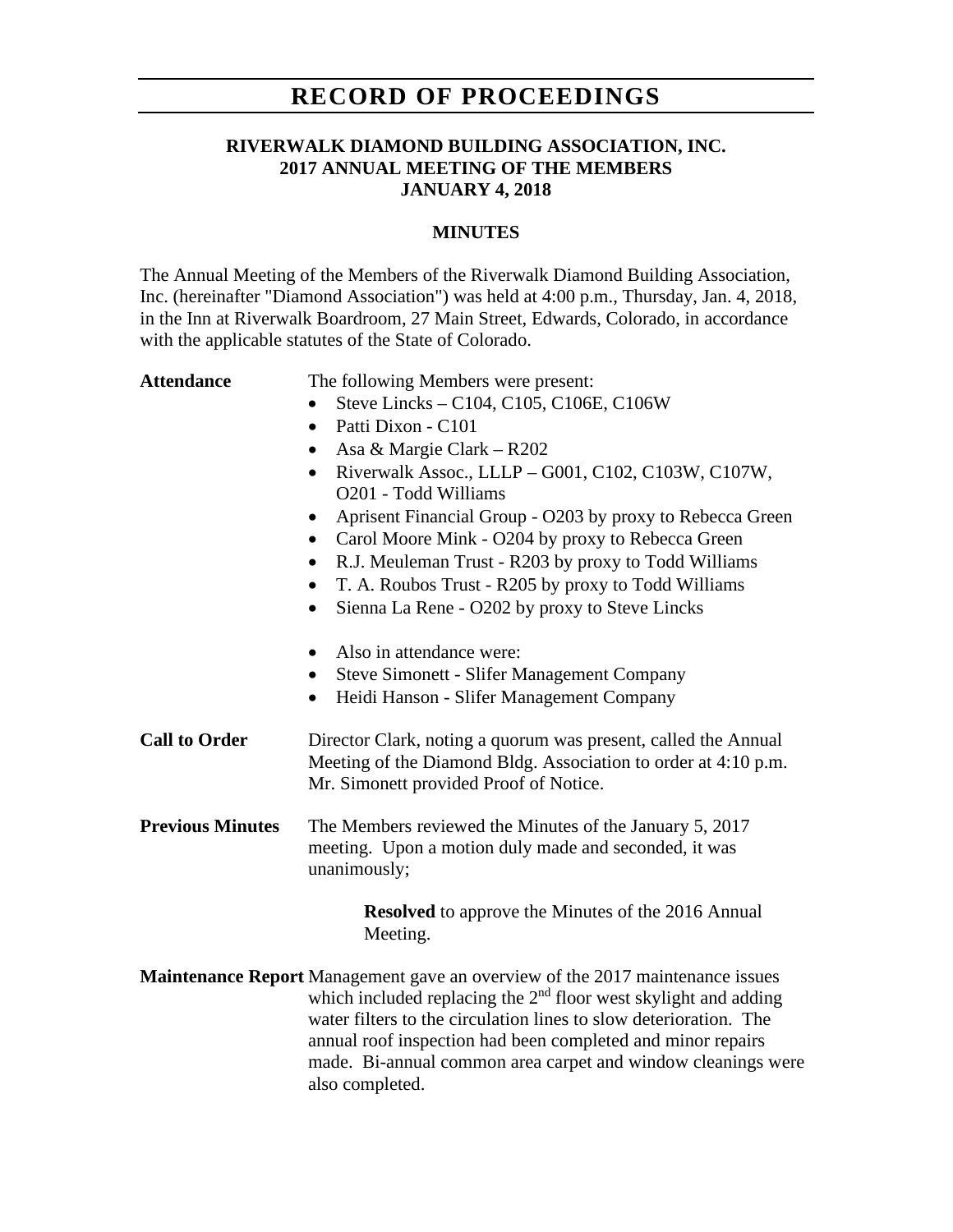| <b>Riverwalk Diamond Building Association January 4, 2018 Annual Meeting Minutes</b> |                                                                                                                                                                                                                                                                                                                                                                                                                                                                                                                                                                                                                                                                                                                                                                                                                        |
|--------------------------------------------------------------------------------------|------------------------------------------------------------------------------------------------------------------------------------------------------------------------------------------------------------------------------------------------------------------------------------------------------------------------------------------------------------------------------------------------------------------------------------------------------------------------------------------------------------------------------------------------------------------------------------------------------------------------------------------------------------------------------------------------------------------------------------------------------------------------------------------------------------------------|
| <b>Financials</b>                                                                    | Management presented the 2017 Financials. Discussion of the<br>Balance Sheet and the Profit and Loss Statement followed. The<br>BS shows the Reserve Fund to have \$159K and the Operating<br>account \$34K and there are no delinquent owner accounts. The<br>P&L shows an estimated EOY Income of \$7800 for 2017. Upon a<br>motion duly made and seconded, it was unanimously;                                                                                                                                                                                                                                                                                                                                                                                                                                      |
|                                                                                      | <b>Resolved</b> to approve the transfer the Excess Income to the<br>Replacement Reserve Fund.                                                                                                                                                                                                                                                                                                                                                                                                                                                                                                                                                                                                                                                                                                                          |
| <b>Proposed Budget</b>                                                               | The 2018 Budget was presented as approved by the Board. Upon a<br>motion duly made and seconded, it was unanimously;                                                                                                                                                                                                                                                                                                                                                                                                                                                                                                                                                                                                                                                                                                   |
|                                                                                      | <b>Resolved</b> to ratify the 2018 Budget as presented.                                                                                                                                                                                                                                                                                                                                                                                                                                                                                                                                                                                                                                                                                                                                                                |
|                                                                                      | Management was asked that in the future the Budget Income<br>Assessments lines be divided out between Operating and<br>Replacement Reserves totals. There were no objections.                                                                                                                                                                                                                                                                                                                                                                                                                                                                                                                                                                                                                                          |
| <b>Director Election</b>                                                             | Director Clark's term was expiring. Upon a nomination duly made<br>and seconded, and there being no other nominations, Mr. Clark<br>was;                                                                                                                                                                                                                                                                                                                                                                                                                                                                                                                                                                                                                                                                               |
|                                                                                      | By Acclamation, Ace Clark was re-elected as the<br>Residential Director, with a term ending in 2020.                                                                                                                                                                                                                                                                                                                                                                                                                                                                                                                                                                                                                                                                                                                   |
|                                                                                      | Director Lincks' (At-Large) term ends in 2018<br>Director Williams' (Commercial) term ends in 2019                                                                                                                                                                                                                                                                                                                                                                                                                                                                                                                                                                                                                                                                                                                     |
| <b>New Business</b>                                                                  | A request to purchase an additional mail cluster box that would<br>accommodate packages was made and Management was asked to<br>investigate the feasibility and cost of the box and report back to the<br>Executive Board. Discussion of the deteriorating condition of the<br>riverside exterior stairs followed with Management being asked to<br>meet with the Master Association's manager to evaluate the<br>situation and potential remedies. Diamond Building security was<br>discussed. Windows and doors are being left open overnight<br>which defeats the purpose of having timer door locks.<br>Management will continue to remind occupants to close windows<br>and doors behind them when leaving for the day. The Master<br>Security Personnel will also be asked to help secure the halls at<br>night. |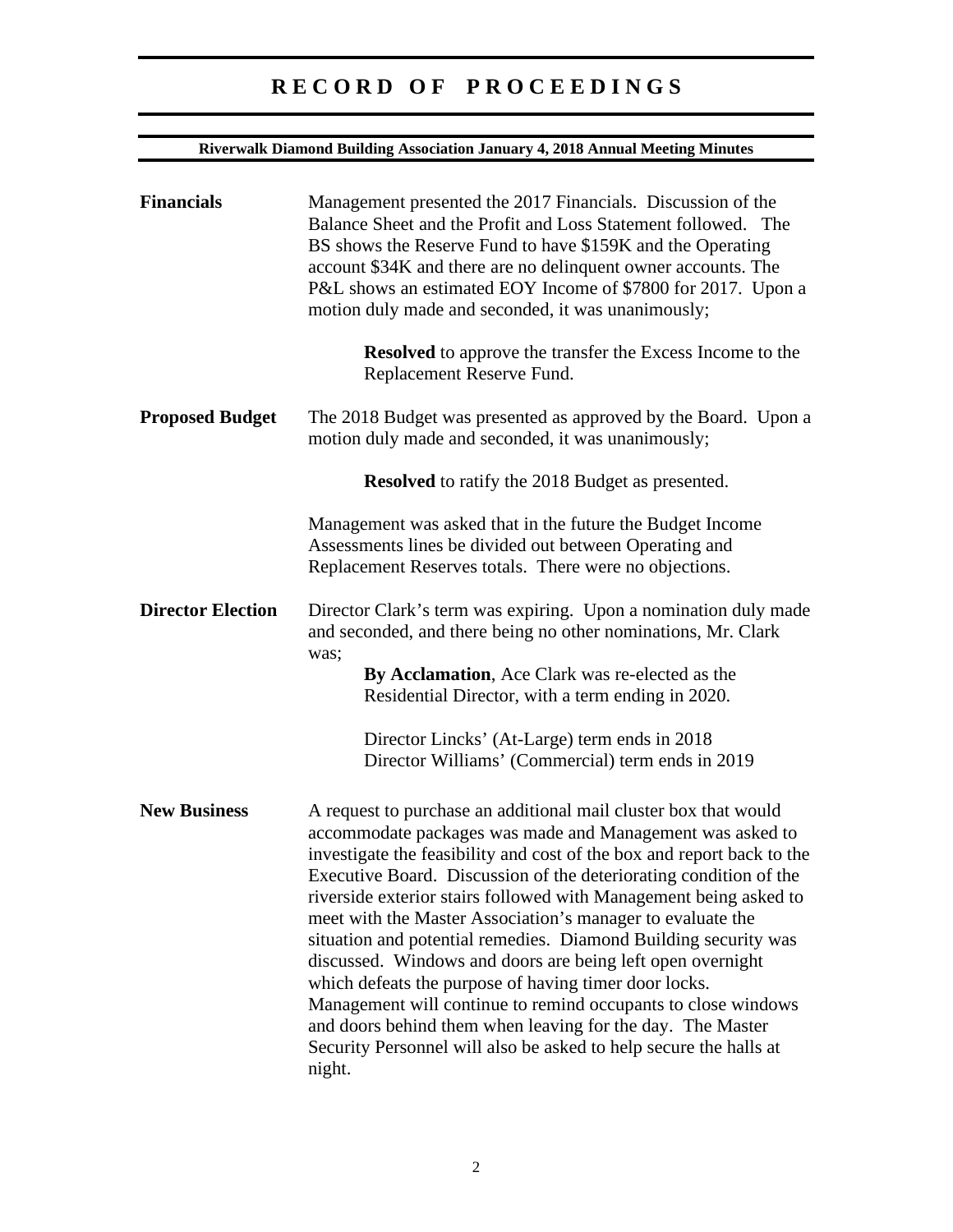## **Riverwalk Diamond Building Association January 4, 2018 Annual Meeting Minutes**

|                       | At the request of one of the Members, the Board will consider a re-<br>evaluation of the Replacement Reserves Study allocation<br>percentages for the two ownership categories<br>(Residential/Commercial). A summary of the Member's<br>recommendations was requested for the Board's review. |
|-----------------------|------------------------------------------------------------------------------------------------------------------------------------------------------------------------------------------------------------------------------------------------------------------------------------------------|
| <b>Other Business</b> | Mr. Clark reported on the DBA Reserve Fund Plan (RFP) as of the<br>end of 2017. First, he reviewed the DBA RFP overall. Created<br>and managed by the DBAB, with assistance and advice from SMC<br>and professional advisors, the RFP aims to serve the following<br>goals for all owners.     |
|                       | Support routine repairs and maintenance with a focus on<br>timely, efficient long-term care of the DB at minimum<br>inconvenience to owners.                                                                                                                                                   |
|                       | Update/improve the safety and functioning condition of the<br>$\bullet$<br>DB.                                                                                                                                                                                                                 |
|                       | Improve the attractiveness and appearance of the DB.                                                                                                                                                                                                                                           |
|                       | Optimize the care of the DB to enhance property/asset<br>value.                                                                                                                                                                                                                                |
|                       | Fund annual and long-term care of the DB at fair,<br>reasonable, consistent \$-burden to owners.                                                                                                                                                                                               |
|                       | The RFP focuses on these goals through:                                                                                                                                                                                                                                                        |
|                       | A Physical Plan to plan and manage long-term<br>maintenance and care for the DB at two levels<br>independently of routine annual repairs and maintenance<br>(funded by our operating budget):                                                                                                  |
|                       | expensive (more than \$5,000), infrequent necessary<br>investments in major building infrastructure such as<br>boilers and elevators, and                                                                                                                                                      |
|                       | discretionary improvements in the building such as<br>п,<br>elevator décor or a building security system.                                                                                                                                                                                      |
|                       | A Financial Plan to fund this stream of care at a<br>reasonable, consistent, sufficient level of financial burden<br>on owners. The RF is seeded annually from the RF line in                                                                                                                  |

the operating budget that is supported by monthly general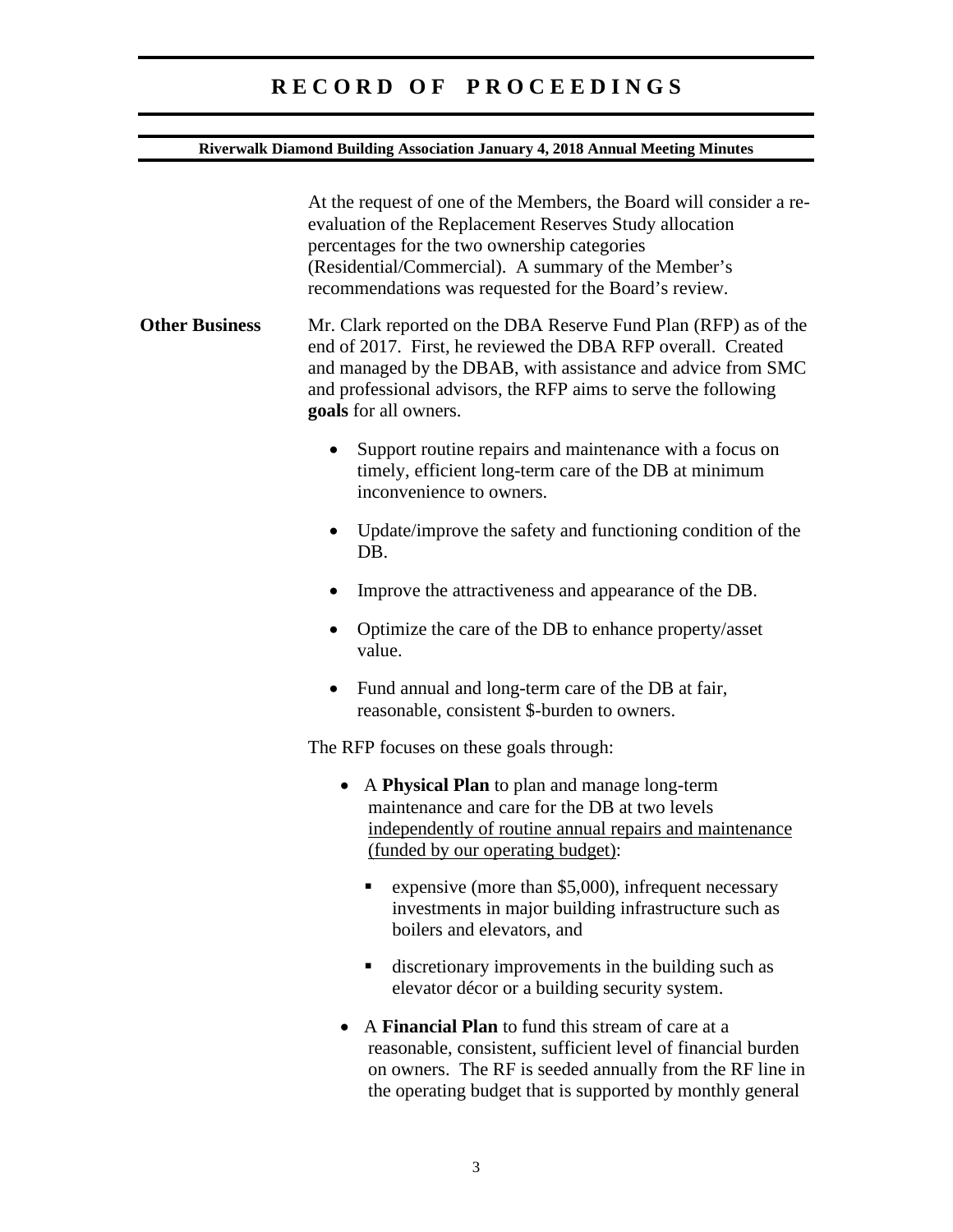#### **Riverwalk Diamond Building Association January 4, 2018 Annual Meeting Minutes**

assessments on owners. This seed capital is leveraged over the long-term through compounding returns on prudent investments in a portfolio of liquid assets designed with a moderate risk/reward profile.

• **Managing** these plans is a complex and dynamic challenge. Best results and accountability are achieved through roles and checks and balances involving the DBAB, SMC, all owners, and Northwestern Mutual, the investment manager and custodian that we engaged in 2015.

Second, we discussed the excellent state of our building, to include major repairs/replacements completed in 2017. In addition, we updated our Physical Plan by discussing anticipated repairs and maintenance for 2018 and 2019. We agreed:

- To defer planned repairs that are unnecessary now:
	- Exterior lighting replacements deferred to 2020.
	- Replacement of hallway floor tiles deferred until 2023 when carpeting is scheduled for replacement. Doing these together is more efficient and avoids the waste of collateral damage.
- To make planned repairs that are necessary now. A team of TW, SL, and SS will inspect these areas and decide what repairs are necessary and value-additive.
	- Replace windows and frames as necessary at west end of DB (across from R201 and in the west stairwell).
	- Repair, paint, and refurbish the west stairwell (south wall sheetrock, railings, stairway).

Third, he reviewed "the problem" facing the DBA: the expensive, massive reconstruction of the DB in 2010/11 carries a legacy of 20-year life-cycle maturities of many major infrastructures that we must anticipate and plan for in terms of confronting us with a spike of expensive investments in/around 2030. How do we best generate funding for this anticipated expense spike? This is the challenge that motivates us to lean on the principle to "plan for the worst and manage to better outcomes in a long-term perspective."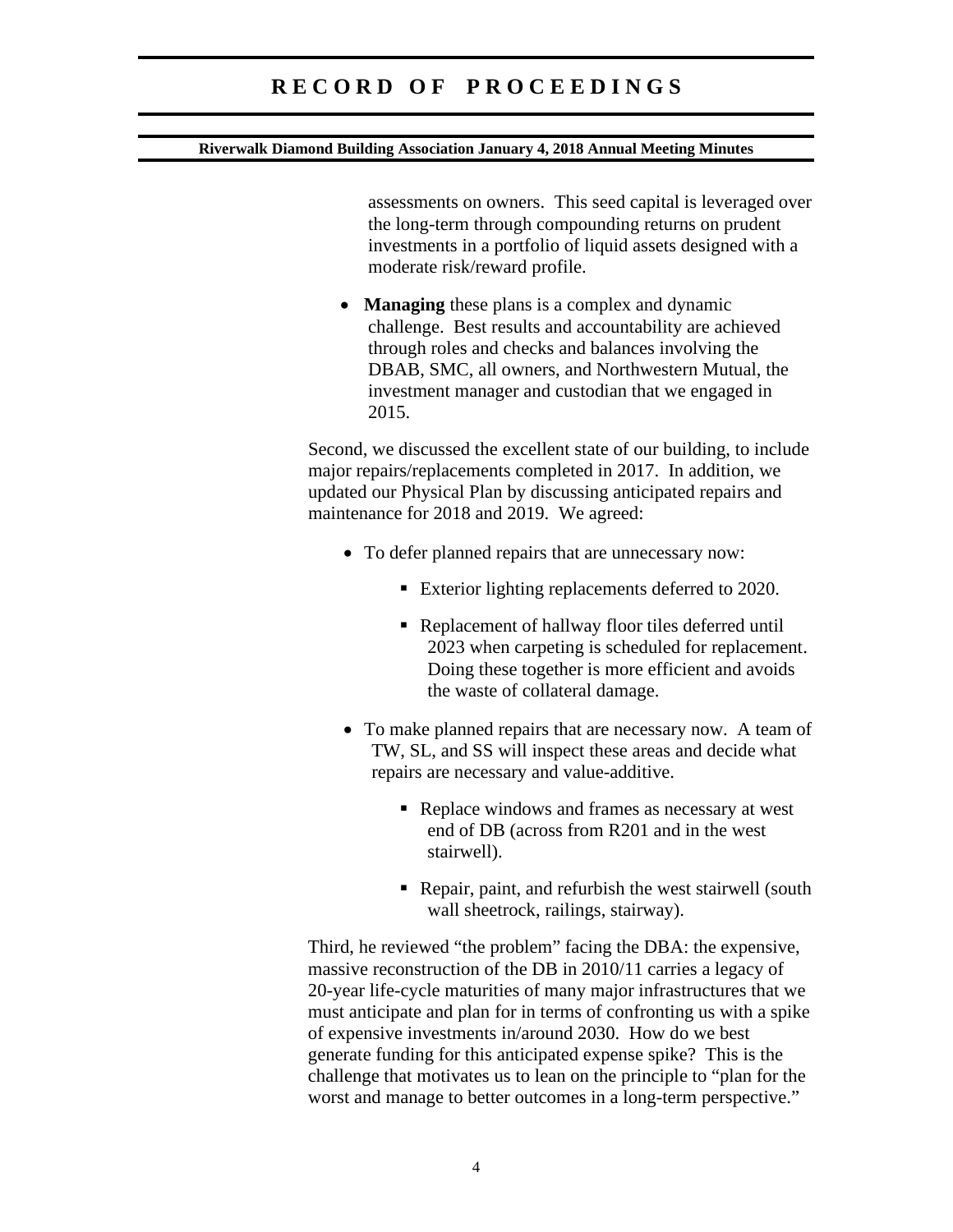#### **Riverwalk Diamond Building Association January 4, 2018 Annual Meeting Minutes**

Fourth, he reported on the specific measures that we agreed in our 2015 Annual Meeting to tackle this challenge: [a] to continue our policy since 2010 of increasing our operating budget RF line by 5% annually; and [b] to shift the investment profile of our RF from the former "sleepy" but safe return yielded by 5-year CDs (.41% pa) to a moderate risk/reward profile of a portfolio, targeted at a 5% annualized return of diversified capital markets assets. How have we done? Mr. Clark reported our progress to date.

- In 2015 we, transferred our RF cash balance into a RF investment portfolio and engaged an independent national investment manager to provide custodian services for this portfolio on our behalf for a reasonable fee. Because our portfolio was below AUM minimums, we were restricted to an initial 'holding portfolio allocation' which exposed us to losses from plunging energy markets, and we lost 3%.
- In 2016, consistent with our long-term view, we transferred 2016 RF accruals into our investment portfolio to bring it above the minimums required by our custodian. As a result, we were allowed discretion to re-craft our portfolio asset allocation. Approved by the DBAB and our custodian, this adjusted portfolio generated 5% returns and put us on our target trajectory for consistent long-term growth.
- In 2017, we transferred 2017 RF accruals into our investment portfolio and rebalanced the asset allocation to take advantage of strong markets. The result was 10% returns for the year.
- Taken together, this 3-year start-up period achieved a 4% annualized return. Our discretionary portfolio generated 7% annualized returns for the 2016/2017 period. These demonstrated results give us comfort that we are operating on a reasonable, appropriate risk/return profile to achieve 4% to 7% annualized returns going forward.

In conclusion, looking ahead, Mr. Clark highlighted how we continually manage and revise our DBA Reserve Fund Plan in terms of both its physical and financial domains to stay on track. We can be comfortable that our continuous portfolio asset diversification will allow us to ride through market fluctuations,